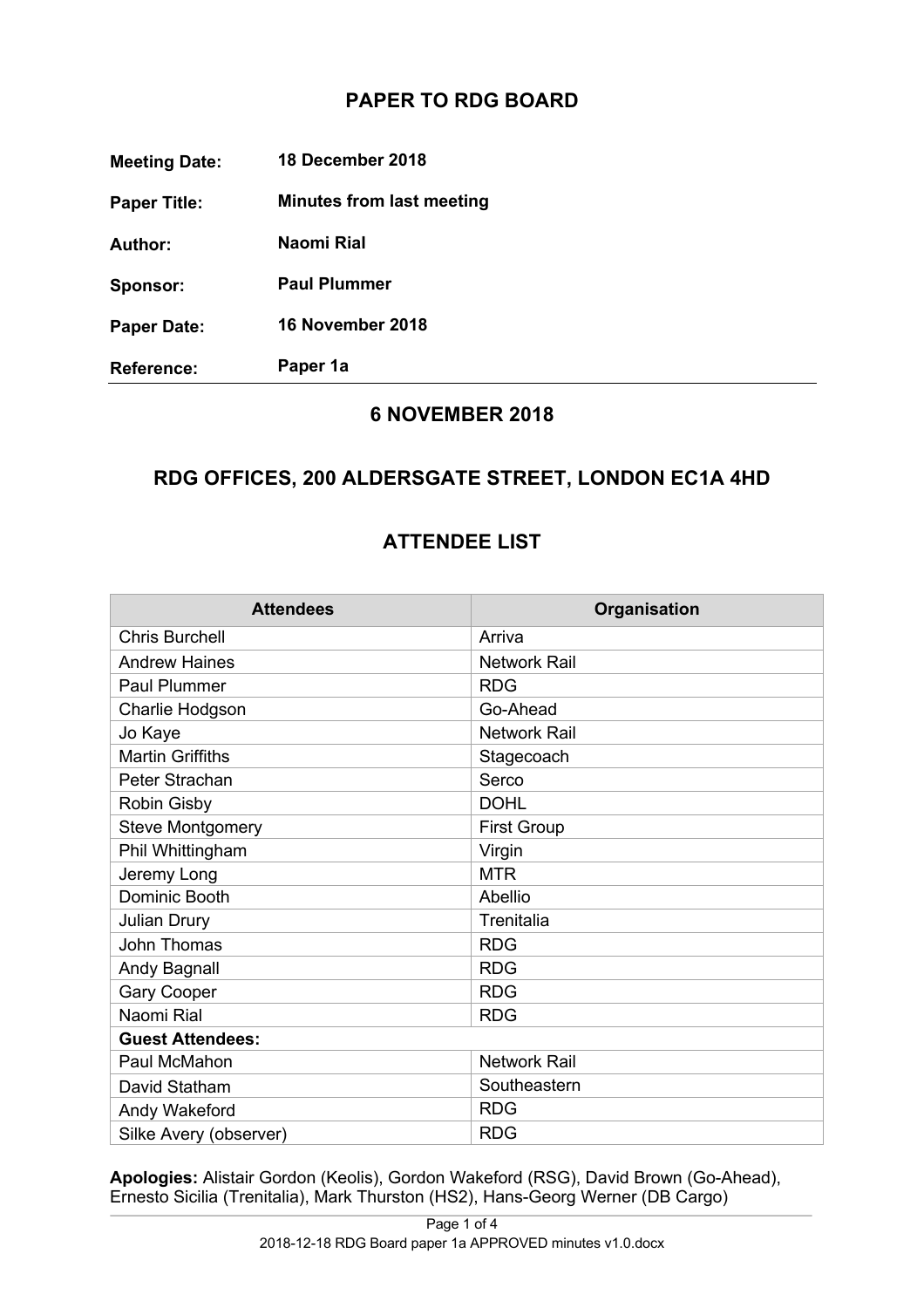# **MINUTES OF LAST MEETING**

| Item No. | <b>Approval of record</b>                                                                                                                                                                                                                               |
|----------|---------------------------------------------------------------------------------------------------------------------------------------------------------------------------------------------------------------------------------------------------------|
| 1        | Chris Burchell welcomed everyone to the meeting.                                                                                                                                                                                                        |
|          | Keolis UK Limited have fulfilled the criteria for Full RDG membership and<br>Alistair Gordon is agreed as the representative on the RDG Board.                                                                                                          |
|          | The Board noted the tragic accident this week where a contractor working on<br>a possession was struck outside the possession limits near South Croydon.<br>The Board expressed sympathy and was given a brief description of what is<br>already known. |
|          | The Minutes from last meeting                                                                                                                                                                                                                           |
|          | The minutes from the last meeting held on 18 September 2018 were agreed as<br>a true and accurate record.                                                                                                                                               |
|          | <b>Action updates</b>                                                                                                                                                                                                                                   |
|          | Actions are either complete prior to the meeting or on the agenda for<br>discussion.                                                                                                                                                                    |

| Item No.                                                                                                                                                                                                                                                                                                                                                                                                                      | <b>RDG activity update</b>                                                                                                                                                                                                                                                                                                                                                                                                     |                 |                  |
|-------------------------------------------------------------------------------------------------------------------------------------------------------------------------------------------------------------------------------------------------------------------------------------------------------------------------------------------------------------------------------------------------------------------------------|--------------------------------------------------------------------------------------------------------------------------------------------------------------------------------------------------------------------------------------------------------------------------------------------------------------------------------------------------------------------------------------------------------------------------------|-----------------|------------------|
| <b>CEO Report</b><br>Paul Plummer referred Board members to the priority dashboard reports.<br>Paul noted a correction to the wording about the Ombudsman in the CEO report<br>that now reads: 'Customer Board members for the Owning Groups have<br>agreed to mitigate the impact of Network Rail's partial membership by covering<br>the cost of settling claims where infrastructure is the root cause.'<br>$\overline{2}$ |                                                                                                                                                                                                                                                                                                                                                                                                                                |                 |                  |
|                                                                                                                                                                                                                                                                                                                                                                                                                               | Andrew Haines asked whether there was adequate Network<br>representation for stations and Jeremy Long thought that representation is<br>quite good, but an additional route person would be helpful.<br>Paul highlighted the need to engage with Board members or their Finance<br>Directors/CFOs in relation to the RDG budget discussions.<br>Paul will come back to the Board having reviewed the current Board priorities. |                 | Rail             |
| 1811.01                                                                                                                                                                                                                                                                                                                                                                                                                       | Paul to propose revised RDG Board priorities for<br>agreement                                                                                                                                                                                                                                                                                                                                                                  | Paul<br>Plummer | March<br>meeting |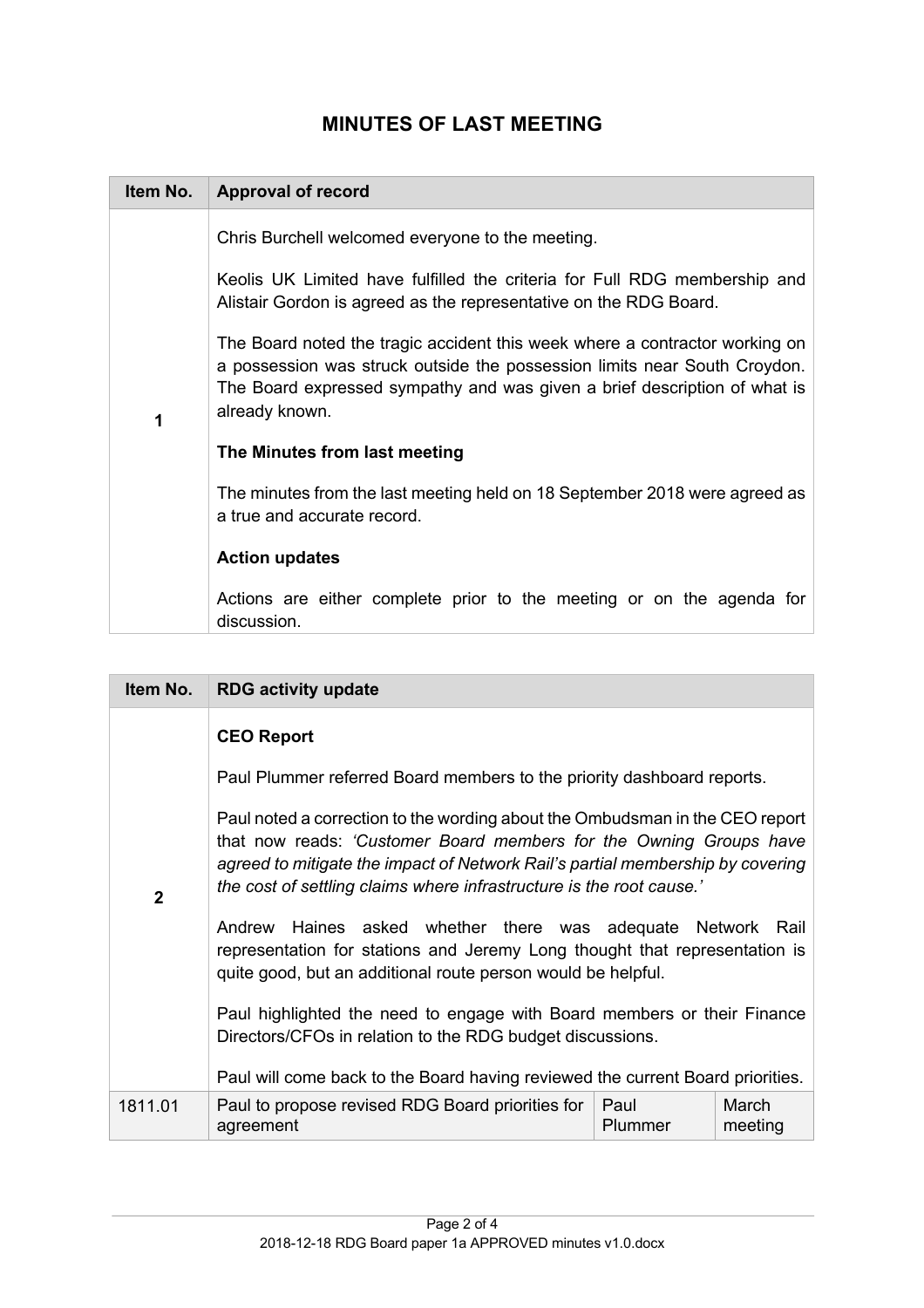| Item No.     | <b>Approvals and endorsements</b>                                                                                                                                                                                                                                                                                                                |
|--------------|--------------------------------------------------------------------------------------------------------------------------------------------------------------------------------------------------------------------------------------------------------------------------------------------------------------------------------------------------|
| $\mathbf{3}$ | Paul Plummer sought approval for the establishment of a Nominations<br>Committee, primarily to review the person specification of the Chair role and<br>consider Chris Burchell's tenure as he nears two years in the role. Members of<br>the Committee will be Chris Burchell, Andrew Haines, David Brown and Paul<br>Plummer. Proposal agreed. |

| Item No. | <b>Today and Tomorrow's Railway Portfolio</b>                                                                                                                                                                                                                                                                                                                                                                                                                                                         |                         |                     |
|----------|-------------------------------------------------------------------------------------------------------------------------------------------------------------------------------------------------------------------------------------------------------------------------------------------------------------------------------------------------------------------------------------------------------------------------------------------------------------------------------------------------------|-------------------------|---------------------|
|          | Paul McMahon joined the meeting to provide an update on timetable progress.<br>He reported that there are no show-stopper red risks for December 2018 and<br>that many of the RAG statuses reported in the paper have been updated since<br>recent TOC deep dives have taken place. Board members confirmed where<br>risks still remain currently, they are confident in their plans to mitigate any<br>serious or widespread impact on customers.                                                    |                         |                     |
|          | Jo Kaye reported that the D26 May 2019 offer will be with operators by next<br>Friday as per agreed timescales (except for a recent GTR weekend bid). For<br>December 2019 Crossrail is the most significant factor to consider. Paul<br>McMahon will report back to the Board in correspondence about the updated<br>RAG status for the May 19 timetable – particularly in relation to the treatment<br>and options around any continuing red risks, given where we are in the<br>timetable process. |                         |                     |
| 4        | Andrew Haines plans to bring back proposals to improve the BAU timetabling<br>process in February.                                                                                                                                                                                                                                                                                                                                                                                                    |                         |                     |
|          | <b>Performance</b>                                                                                                                                                                                                                                                                                                                                                                                                                                                                                    |                         |                     |
|          | The proposal to extend the RDG Board meeting to provide strategic leadership<br>on train performance was approved. In future there will be a 'Part B' to RDG<br>Board and Gary Cooper will bring back more detail on this proposal for the<br>December RDG Board meeting.                                                                                                                                                                                                                             |                         |                     |
|          | People plan                                                                                                                                                                                                                                                                                                                                                                                                                                                                                           |                         |                     |
|          | Gary Cooper updated the Board on the development of the 'People Plan' in<br>time for the November roundtable with the SOS. There was support for the<br>development of a long-term employee engagement plan and Gary will share<br>an update at December RDG Board.                                                                                                                                                                                                                                   |                         |                     |
| 1811.02  | AH to come back to the February Board on<br>proposals to improve the BAU timetabling<br>process                                                                                                                                                                                                                                                                                                                                                                                                       | Andrew<br><b>Haines</b> | February<br>meeting |
|          |                                                                                                                                                                                                                                                                                                                                                                                                                                                                                                       |                         |                     |